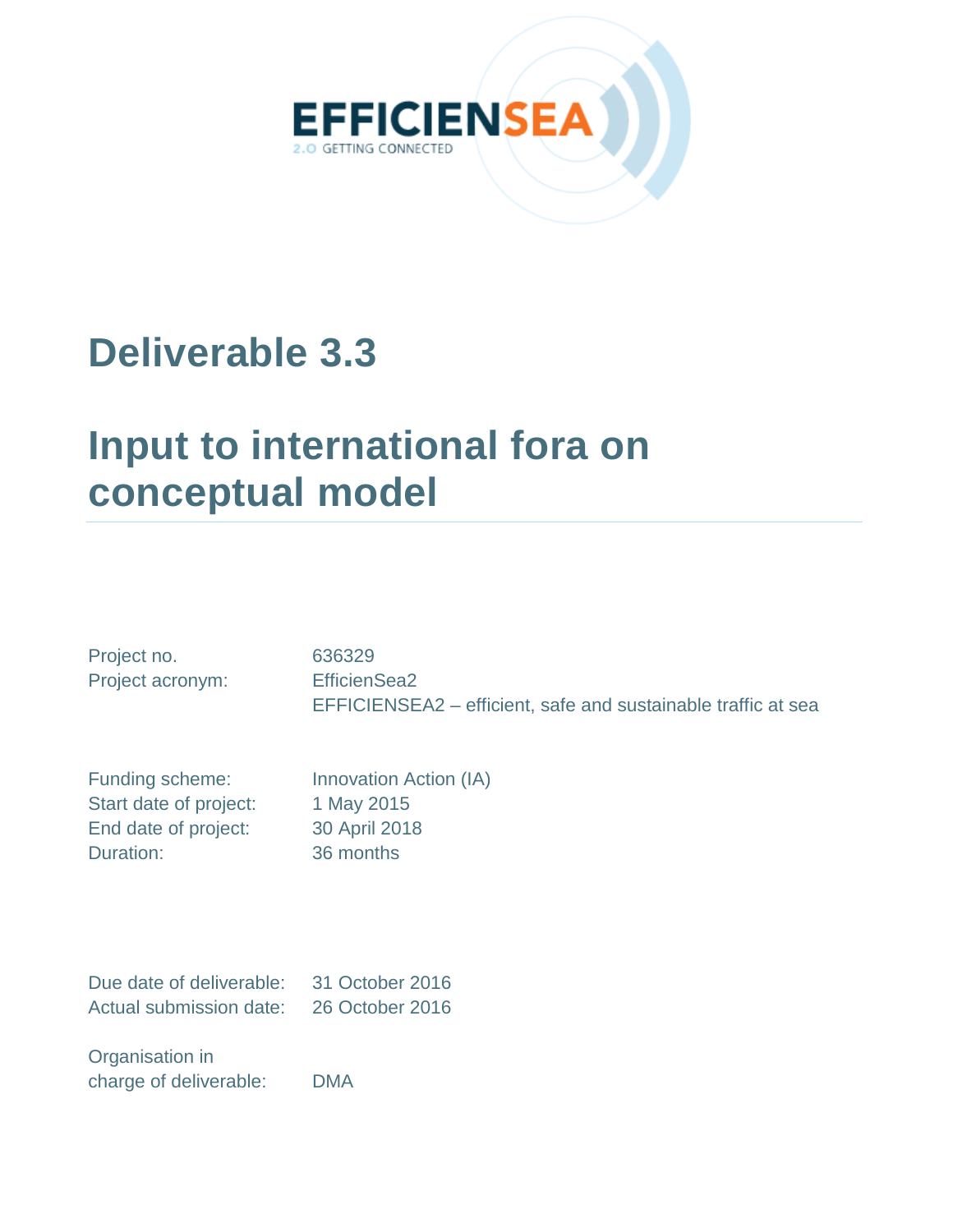## Document Status

### Authors

| Name                      | Organisation |
|---------------------------|--------------|
| <b>Thomas Christensen</b> | <b>DMA</b>   |
|                           |              |
|                           |              |
|                           |              |
|                           |              |
|                           |              |

## Document History

| Version | <b>Date</b> | <b>Initials</b> | <b>Description</b>                 |
|---------|-------------|-----------------|------------------------------------|
| 1.0     | 2/10 2016   | <b>THC</b>      | Final version as submitted to IALA |
|         |             |                 |                                    |
|         |             |                 |                                    |
|         |             |                 |                                    |

### Review

| Name           | Organisation |
|----------------|--------------|
| Not applicable |              |
|                |              |
|                |              |
|                |              |
|                |              |



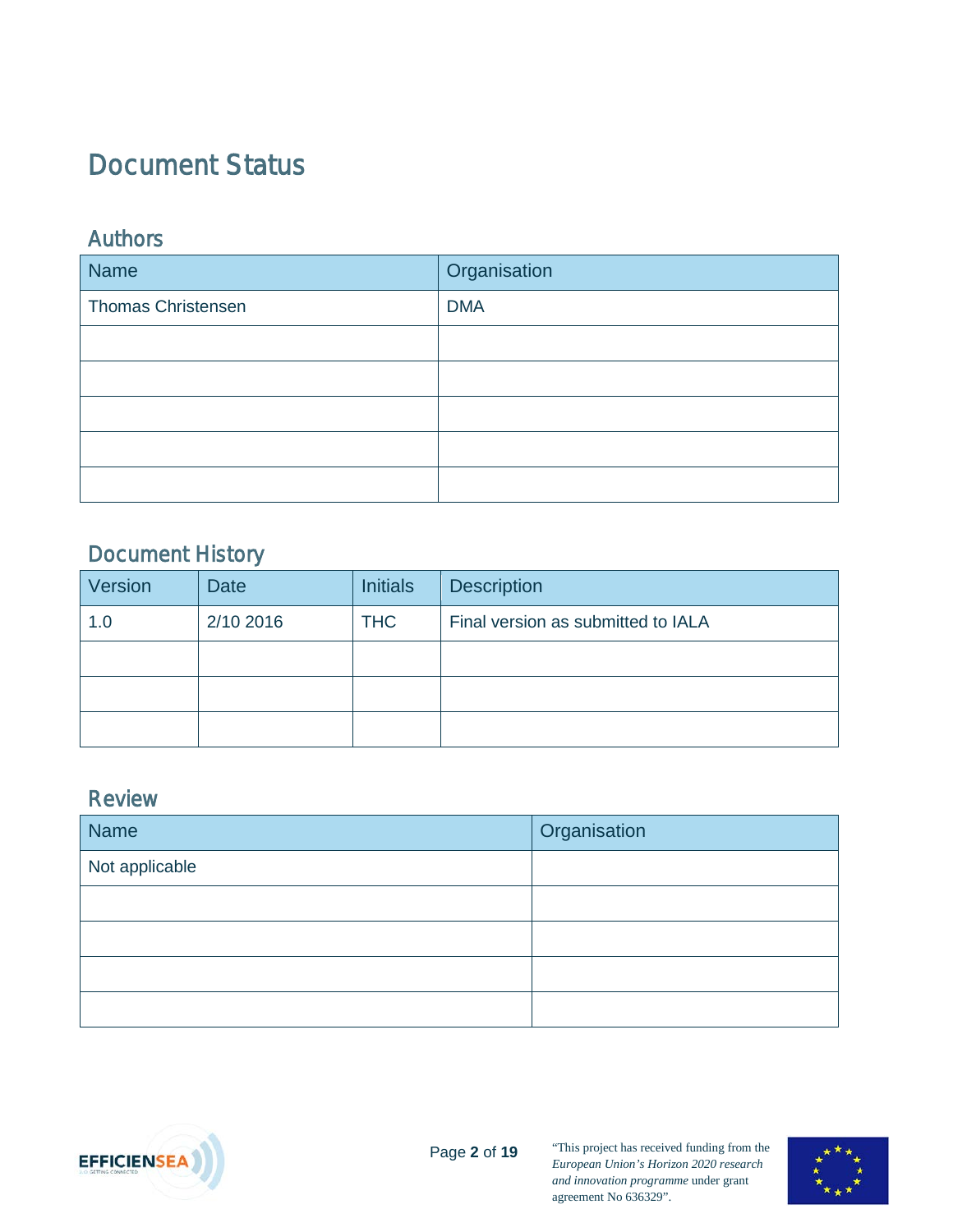## **Contents**



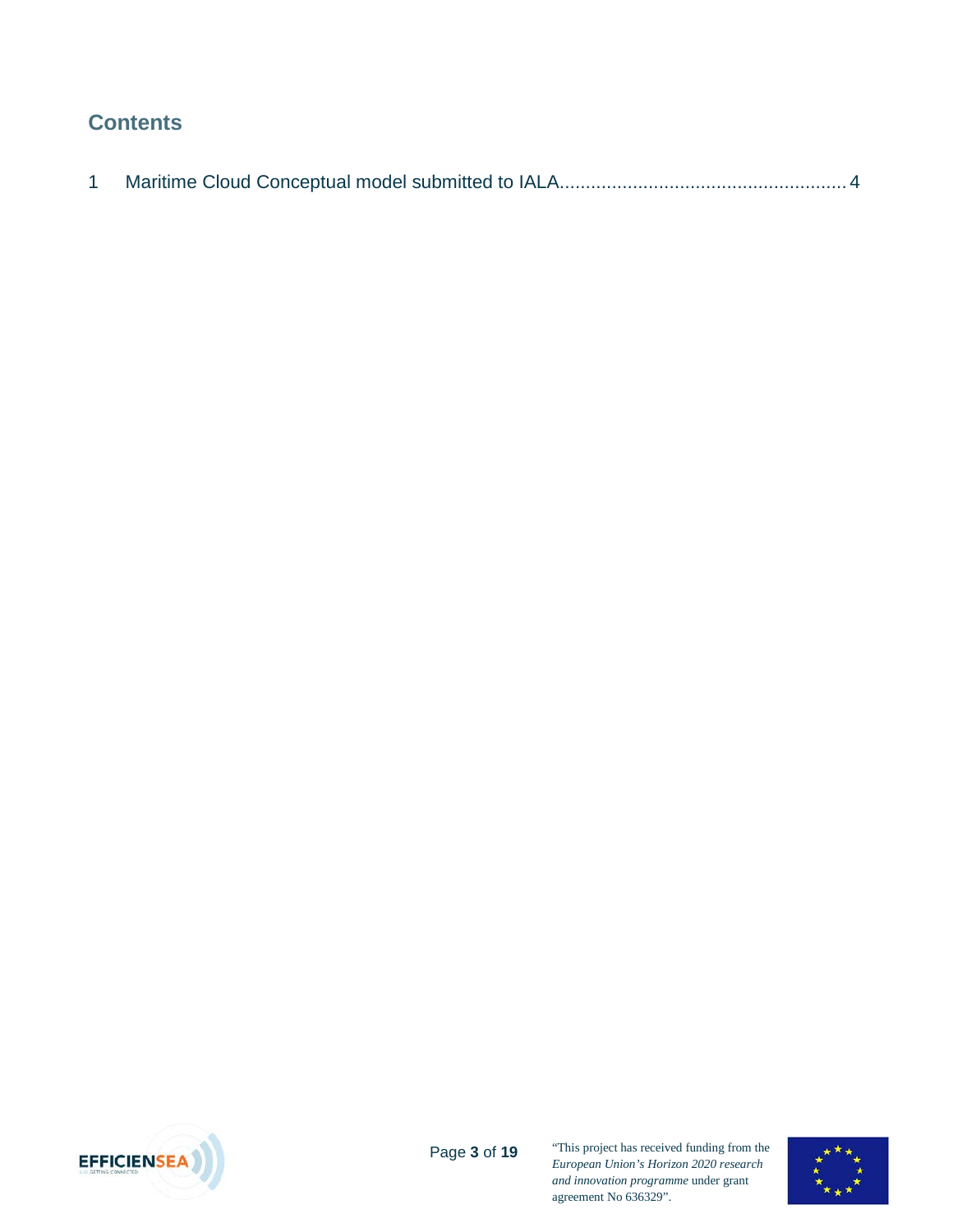## <span id="page-3-0"></span>1 Maritime Cloud Conceptual model submitted to IALA

A conceptual model for the Maritime Cloud was developed in the beginning of the EfficienSea2 project and submitted to INEA as deliverable D3.2. It was then the intension to submit this document to an appropriate international organisation in the pursue of pushing the Maritime Cloud concept to the international e-navigation community.

The conceptual model was submitted to IALA's e-Navigation committee's 19's session on the 19'th of August, and the content was presented and discussed in the committees working group on Harmonisation during the committee meeting taking place from the 19'th of September to the 23'rd.

In addition to the conceptual model, documents describing the Maritime Cloud service specification standard with examples, and a whitepaper on ID management and security was also submitted to IALA.

The authors of the documents was the Maritime Cloud Development forum (MCDF), which is a group of organisation that coordinates the development and use of the Maritime Cloud between the two EU projects EfficienSea2 and the STM validation project and the Korean SMART navigation project.

Feedback from IALA was captured, and IALA requested the organisations to resubmit revised versions of the documents for the next committee meeting in spring 2017, which the MCDF agreed to do.

Enclosed is the conceptual model document as it was submitted to IALA.



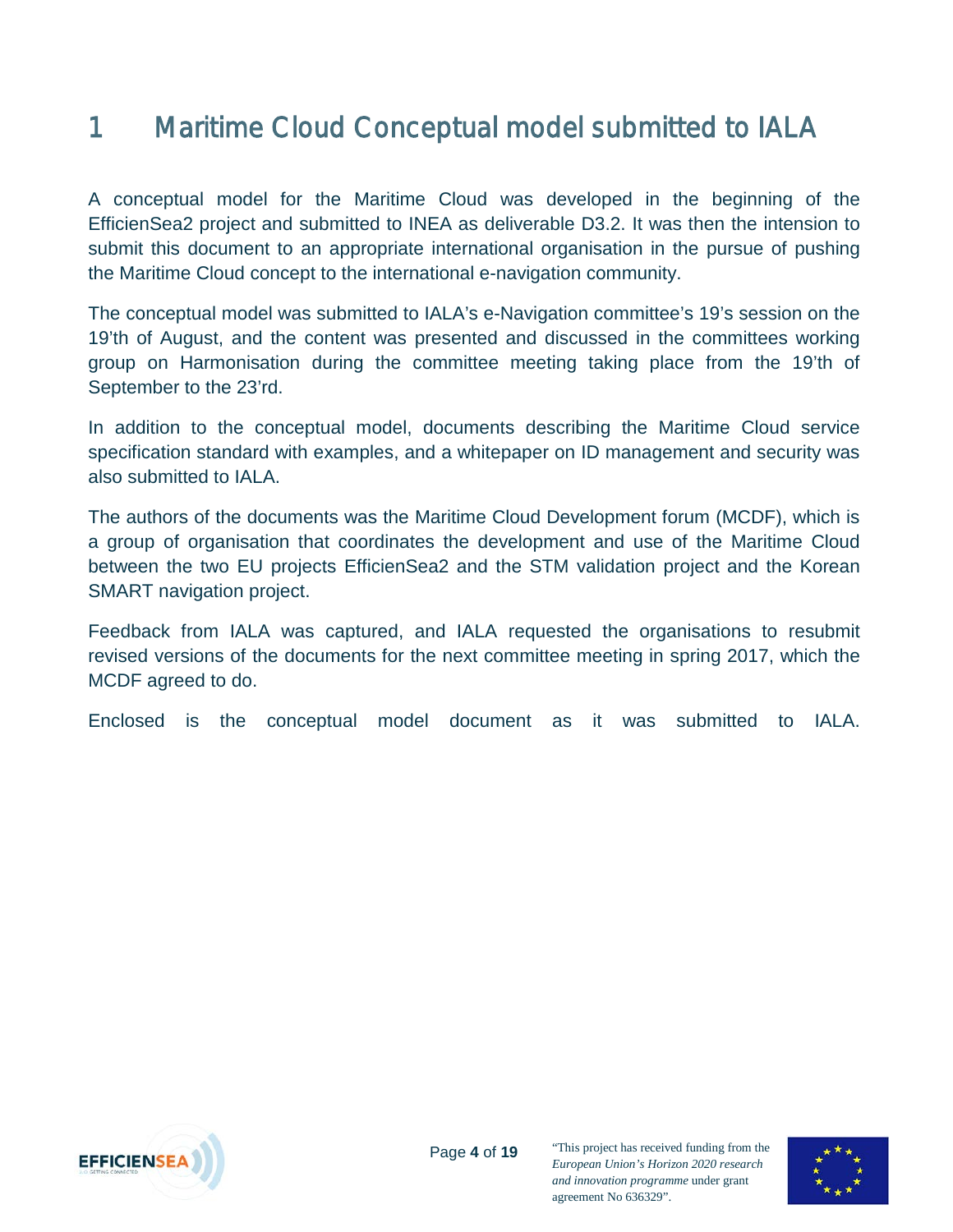

Input paper: <sup>[1](#page-4-0)</sup> ENAV19-n.n.n

|                          | Input paper for the following Committee(s): |                                   | check as appropriate                                                                                                              |                                     | Purpose of paper: |
|--------------------------|---------------------------------------------|-----------------------------------|-----------------------------------------------------------------------------------------------------------------------------------|-------------------------------------|-------------------|
| $\Box$ ARM               | $\Box$ ENG                                  | $\Box$ PAP                        |                                                                                                                                   |                                     | $\Box$ Input      |
| X ENAV                   | □ VTS                                       |                                   |                                                                                                                                   |                                     | X Information     |
| Agenda item <sup>2</sup> | Technical Domain / Task Number <sup>2</sup> |                                   | n.n                                                                                                                               |                                     |                   |
| Author(s) / Submitter(s) |                                             | Maritime Cloud Development Forum: |                                                                                                                                   |                                     |                   |
|                          |                                             |                                   | Viktoria Swedish ICT (Sweden)<br>KRISO (Republic of Korea)<br>ETRI (Republic of Korea)<br>Frequentis (Austria)<br>OFFIS (Germany) | Danish Maritime Authority (Denmark) |                   |
|                          |                                             |                                   |                                                                                                                                   |                                     |                   |

## **Maritime Cloud – Conceptual Model**

#### **1 SUMMARY**

The Conceptual Model describes the key concepts, data flows and components forming the Maritime Cloud. It is the point of reference for all subsequent more technical tasks targeted at both technical and non-technical audience.

The bulk of this document has been produced in the EfficienSea2 project (co-financed by the European union) and the document therefore has the main focus on the elements of the Maritime Cloud that will be developed in this project. This document may be further updated in the future to strengthen the descriptions of other elements of the Maritime Cloud.

For clarity it should be stressed that 'services' in the context of this document are 'technical services'. This could for instance be a service that provides the digital information about weather forecasts in a specific geographical area. It would not be the provision of pilotage in an area, which is also a service, but this would be considered an operational service.

#### **1.1 Purpose of the document**

Giving the Committee a broader understanding of the concepts of the Maritime Cloud.

#### **1.2 Related documents**

Specification guideline for Technical Services (also submitted to eNav 19)

Identity Management and Cyber Security (also submitted to eNav 19)

#### **2 BACKGROUND**

The Maritime Cloud is an initiative towards providing infrastructural functions such as supporting the concept of a digital maritime identity. Three multi-partner projects, the EfficienSea2 project, the STM validation project (co-funded by the European Commission) and the Korean SMART navigation project –

<span id="page-4-0"></span> $1$  Input document number, to be assigned by the Committee Secretary  $2$  Leave open if uncertain

<span id="page-4-1"></span>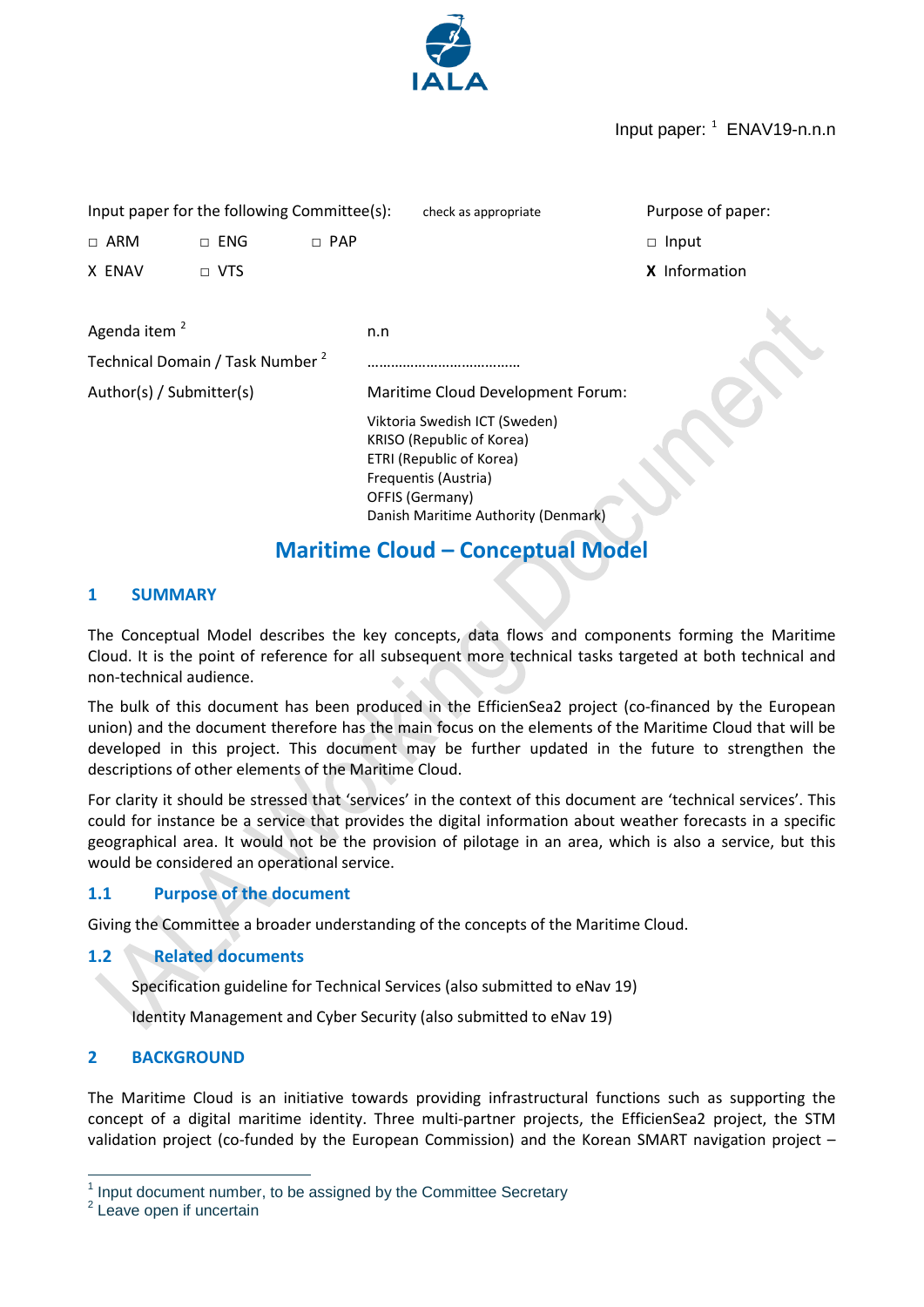

aim to establish and operate such infrastructure functions in the timeframe 2016 - 2018, to demonstrate their value and validate specific services concepts within E-navigation and Sea Traffic Management (the SeaSWIM concept). The strategic aim is to use these projects to validate the Maritime Cloud concept, while functioning as the breeding ground for establishing a sustainable operational community for the future. Although the initial aim is support within the projects, the infrastructure can be used by any maritime project that needs a similar setup.

The Conceptual Model was created to give a high-level description of the Maritime Cloud and aims to be an executive summary, facilitating a common understanding of the Maritime Cloud among the different stakeholders.

#### **3 VISION FOR THE MARITIME CLOUD**

The Maritime Cloud concept has been derived as "A communication framework enabling efficient, secure, reliable and seamless electronic information exchange among all authorized maritime stakeholders across available communication systems", based on the IMO e-navigation strategy. The vision reaches beyond the IMO strategy, matching the goals of the EU e-maritime initiative and more.

#### **3.1 Mission Statement**

The mission of the Maritime Cloud is to enable an open and vendor-neutral platform for the maritime sector that facilitates information exchange easily and securely across various communication channels, such as the Internet, satellite or digital radio links. It will allow for interconnecting heterogeneous software systems on board various ship types, on offshore structures or on shore, including dedicated type-approved systems (e.g., ECDIS) and more ubiquitous personal devices, like smartphones, tablets and personal computers, according to standardized interfaces, protocols and access control rights.

At this stage, the Maritime Cloud shall not be considered as a product aimed at end users such as mariners or ship owners. Instead, it is a framework providing standardized protocol and functional support for identity and role management, authentication, encryption, authenticity validation, service discovery and bandwidth efficient messaging in a geographic context. This enables easy development of innovative solutions targeted at maritime end users in a context of global interoperability. The Maritime Cloud shall be regarded much like the Internet as the enabler of interoperable systems for email, VoIP, webpages, blogs, social networks, or online shopping sites.

#### **3.2 Vision statement**

By making the Maritime Cloud a key part of the EfficienSea2 project, we aim in the coming three years to lay the foundation for a widely used framework, that through facilitation of interoperable solutions:

- Will enhance the safety and efficiency of the maritime sector, through information technology innovations that bridge gaps between information islands.
- Will follow established and robust international standards wherever feasible
- Will facilitate the development of, and transition towards, globally standardized information services for the maritime sector.
- Will provide tools and guidelines facilitating the development of software that may safeguard the confidentiality and verify the authenticity of data exchanged between individuals and organizations.

Will minimize operating costs by efficient usage of available bandwidth in the maritime sector.

- Will lower development cost and improve software quality, usability and time to market for commercial and non-commercial software products.
- Will ultimately be recognized, governed and supported by a sustainable community, including important international, regional and commercial organizations in the maritime domain (such as IMO, IALA, IHO, CIRM, BIMCO and EU).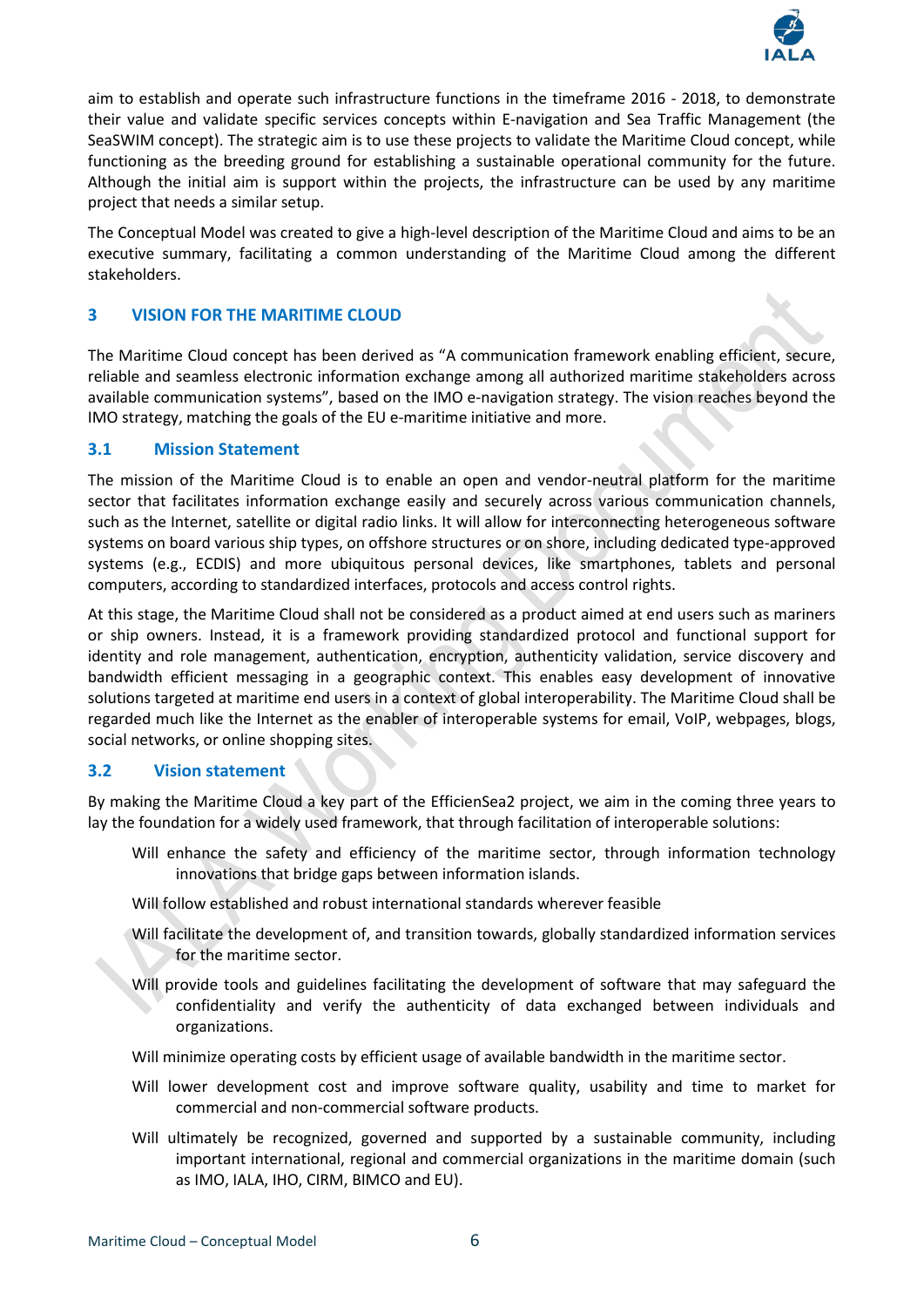

#### **4 GENERAL CONDITIONS**

The introduction of new communication frameworks has the potential to have a big effect on international seafaring. At present, vessels and shore-based facilities are equipped with a variety of heterogeneous maritime systems such as AIS or GMDSS which contribute to safe navigation. The IMO e-navigation strategy initiates a holistic approach to improve standardization of digital information and infrastructure within the maritime transportation process.

The e-navigation strategy comes with an overarching architecture, covering the (civil) maritime domain. The architecture divides the domain into ship-side and shore-side. This separation contributes to the deviant technologies and regulations on both sides. The e-navigation architecture is based on the principle of exchanging data and information between ship and shore (but also between ship and ship as well as between shore and shore). The conceptual basis for the Common Maritime Data Structure (CMDS) is the IHO-Geospatial Information Register, also called the S-100 Register. S-100 is a framework, which provides a repeatable data specification development methodology and general provision for the data specification process. The circumstance that the S-100 framework is based on the ISO 19100 series of geographic standard guarantees the compatibility within the maritime domain, but also with other spatial data created according to the relevant ISO standards.

Resulting to this, current activities such as the development of the maritime cloud concept have to take care about existing (and upcoming) maritime systems and need to be "embedded" in the maritime environment.

This results in a high need to ensure interoperability among different systems. Therefore, there is a high need to identify gaps and overlaps between heterogeneous systems and identify possible interoperability issues among them.

Besides the human parts, (maritime) systems rely upon systems architectures, which include concepts, properties and structures as well as design principles and relationships to their environment. Existing system architectures (and the associated systems) diverge in a high degree. Those systems and their application are subjected to regulations given by international or national authorities. With the upcoming e-navigation strategy, stakeholders in the maritime domain (see [\[5\]\)](#page-18-0) face the challenge to harmonize existing systems and to integrate new approaches into existing structures. The maritime cloud, with the demand of an interoperable communication framework, has to consider these aspects.

Therefore, there is a high need to align the relevant architectures to each other and coordinate the development of the maritime cloud between application, technology and related stakeholders within the maritime sector.

As a result, the EfficienSea2 project partners initiate the Maritime Architecture Framework as a solution to coordinate the development of new systems considering technology issues, governance aspects and users in-between existing architectures. This framework takes into account technical and governance issues as well as the (civil) maritime domain as specified in IMO's e-navigation strategy.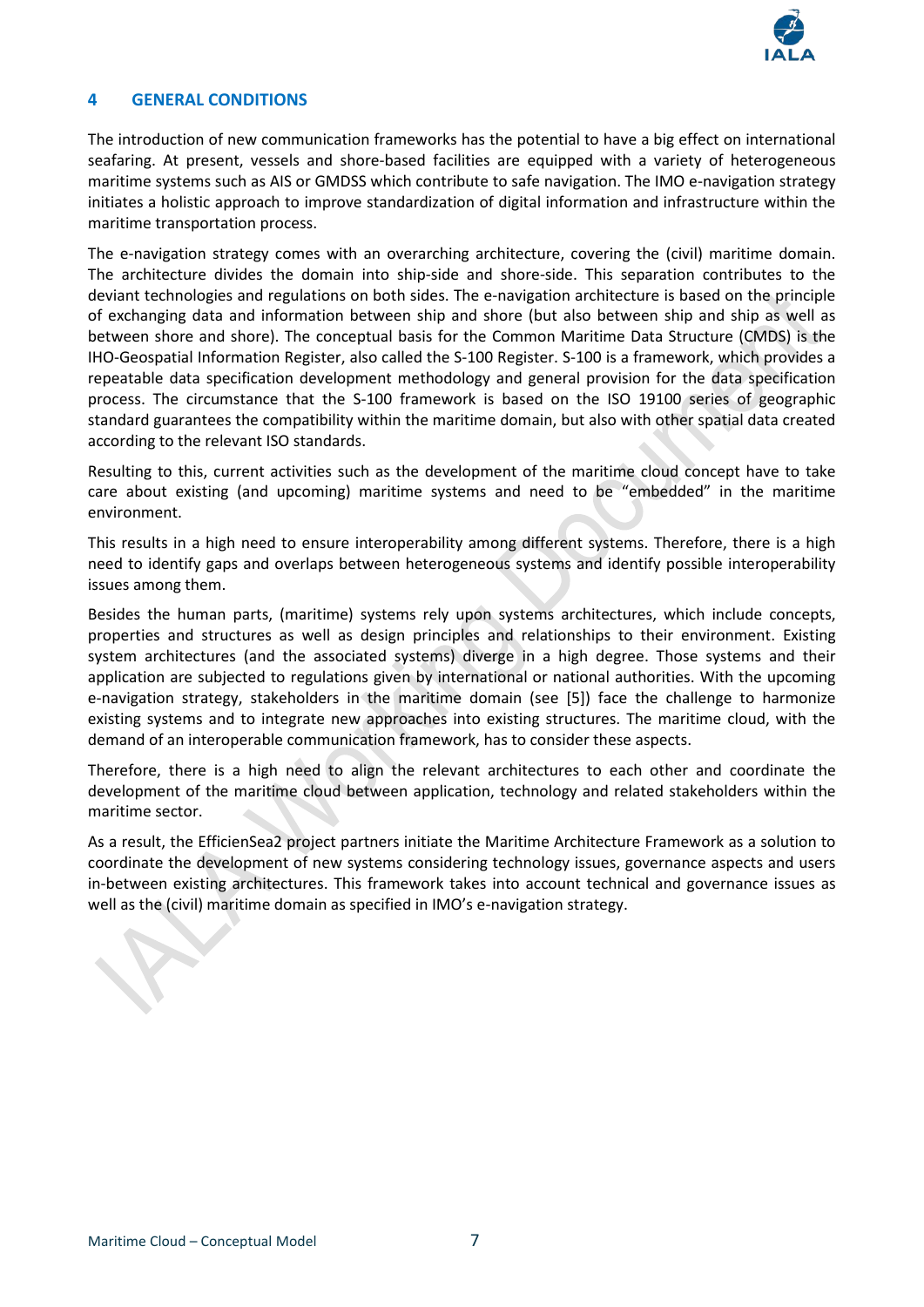

#### **5 MARITIME ARCHITECTURE FRAMEWORK**

The Maritime Architecture Framework (MAF) represents the maritime domain and establish a common view and understanding concerning e-navigation architectures and their relatives. The MAF provides a consistent terminology and takes into account IMO's e-Navigation Strategy Implementation Plan [\[3\]](#page-18-1) and e-Navigation implementation process [\[4\]](#page-18-2) in its structure. The framework will be used as the theoretical basis to support the development of maritime service infrastructures within the Maritime Cloud (and SeaSWIM - System-wide Information Management) and its corresponding technical services.

Regarding to IMO's e-navigation context, using the MAF will support the architectural development of the Maritime Cloud within the two projects EfficienSea2 and STM The main aim of SeaSWIM is to ensure the interoperability of services (developed throughout the STM project) and to facilitate data sharing using a common information environment and structure (e.g., the Maritime Cloud). The Maritime Architecture Framework provides methods and tools to discuss, align, design and handle existing or future system architectures and architectural reference models within the maritime domain. The envisioned goal of MAF is to structure and compare different maritime IT-architectures and systems including related regulations to set them in context to each other in a consistent and harmonized manner to establish a common view and understanding concerning e-navigation architectures and their relatives. This results in the possibility to identify gaps, overlaps or interoperability issues between different maritime concepts and technologies.

The MAF adapts the approach given by Enterprise Architecture (EA) frameworks such as TOGAF and Zachman, which are used to develop strategic and architecture solutions within enterprise architecture engineering. They cover business objectives and regulations as well as required IT alignments [\[1\].](#page-18-3) ISO/IEC42010 describes an Architecture Framework as "*Conventions, principles and practices for the description of architectures established within a specific domain of application and/or community of stakeholders*". In 2008, an initiative in the electric utilities domain adapted the Framework-Approach and introduced the Smart Grid Architecture Model (SGAM) to present the design of related use cases regarding interoperability and standardization aspects for business and governance as well as for technical issues [\[2\].](#page-18-4) Therefore, MAF is also oriented towards the design principles of the SGAM.

The main objective of MAF is a stakeholder oriented analysis of existing and projected services and (reference) architectures. The stakeholders are defined by IMO's Maritime Safety Committee [\[3\].](#page-18-1) As released by IMO, an initial list of maritime service portfolios of the maritime domain is derived from NCSR1.28 [\[4\],](#page-18-2) and the FAL Convention. In addition to that, the interoperability aspects are derived from existing architectural frameworks (in this case Smart Grid Architecture Model (SGAM) [\[2\].](#page-18-4) This top-down approach was accompanied by a bottom-up collection of structural elements of international interest groups, institutions and organizations.

MAF captures different aspects of maritime architectures mapped to a multidimensional space with different orthogonal dimensions subdivided in layers. The framework provides a mapping process starting with the definition of the related use cases and derives interoperability aspects for governance and regulation issues as well as for technical components (Figure 1).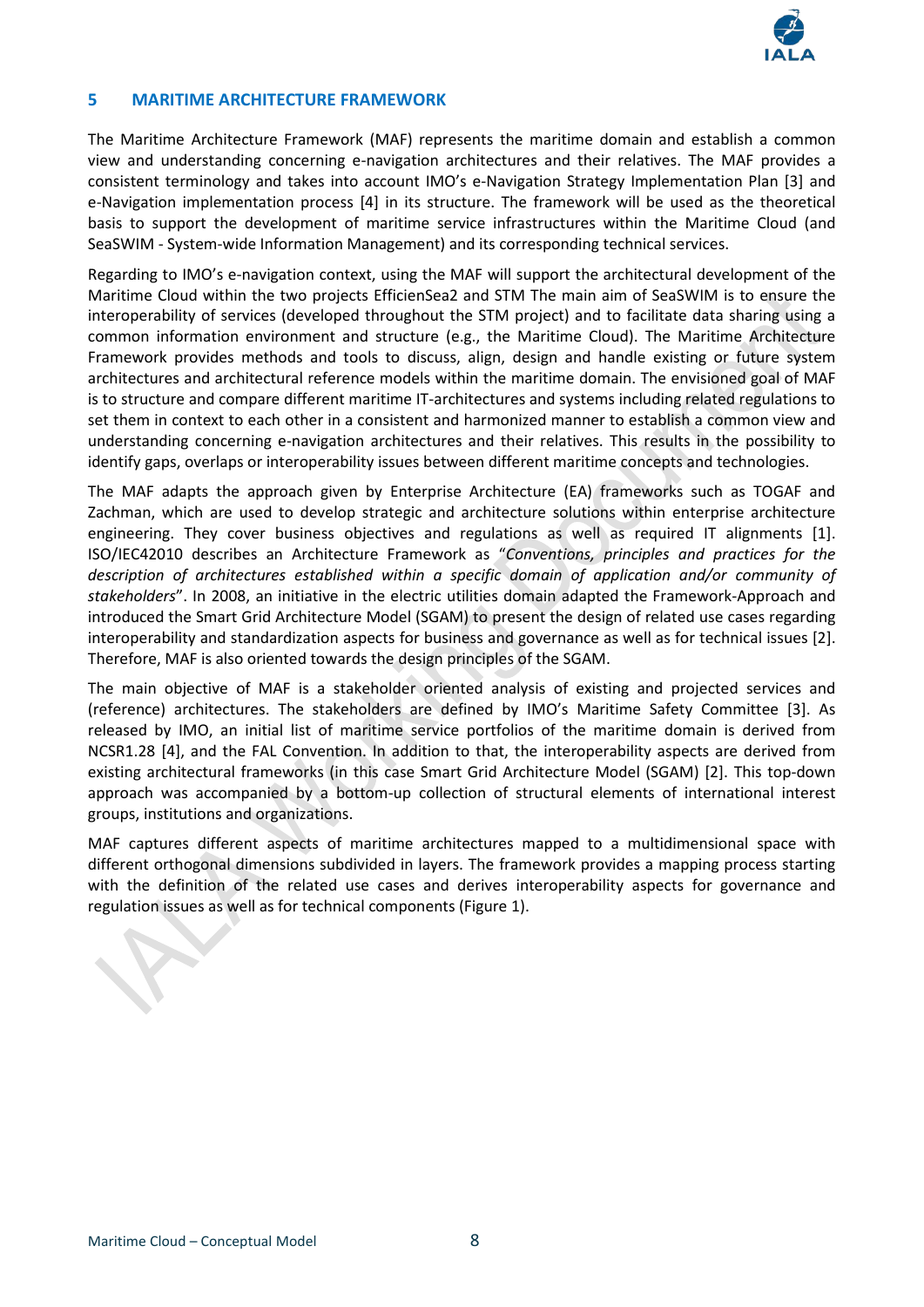



*Use case mapping process*

The MAF comes with a three-dimensional structure of architectural aspects, assembled in a meaningful way in the MAF-Cube. This Cube represents subsections of the maritime domain using the three dimensions *Interoperability axis*, *Topological axis* and *Hierarchical axis*.

- The layers of the Hierarchical axis reflect the hierarchy and aggregation of management and control systems in the maritime domain.
- The Topological axis covers the elements and its interrelationship of maritime domain. It is an adaption of IMO's e-Navigation architecture.
- The layers of the Interoperability axis of the Maritime Architecture Framework define the required definitions and agreements to ensure interoperability.

This framework is developed as an open governance concept to cover all social-technical IT-systems within the maritime domain and intermodal logistics. Therefore, the MAF is open for future extensions. Contributions from further maritime stakeholders are explicitly welcome. Upcoming extensions and changes will be discussed and defined in an open governance group.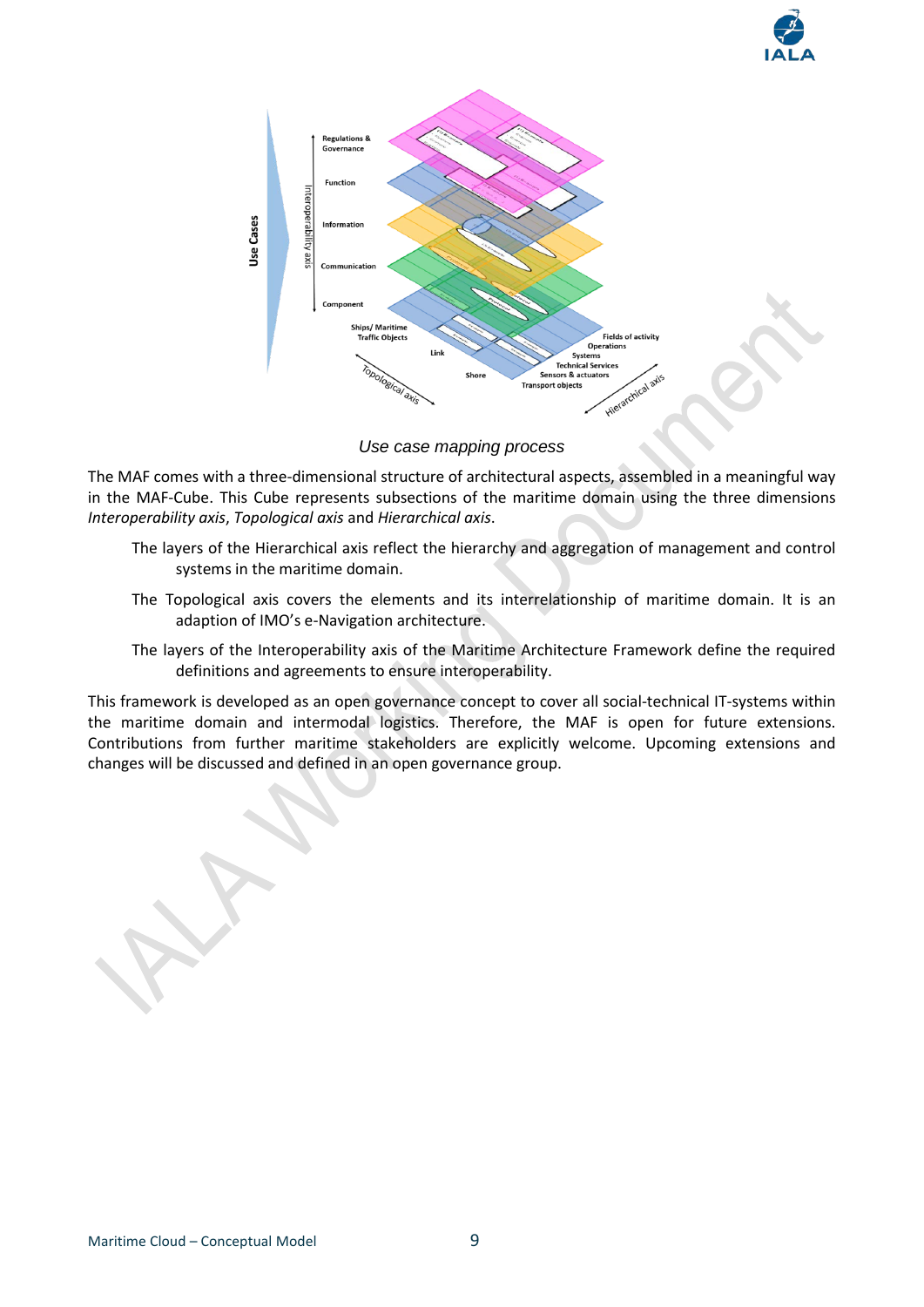

#### **6 OUTLINE**

In the following outline, we illustrate a common use case for the Maritime Cloud, aiming to point-out potential benefits for the stakeholders, when having the Maritime Cloud in place.

#### **6.1 Alice & Bob – A maritime cloud story**

Bob is a 56 year old ship master of the Emma Cologne, a 380 meters long and 17000 TEU container vessel. He is on his 16 day voyage from Rotterdam to New York and currently the vessel is in the middle the northern Atlantic Ocean. In this region the connection to the internet is intermittent (meaning that many connection losses could occur). When the internet connection is available for a sufficient long time, Bob receives a digitally signed storm warning message for the western part of the northern Atlantic. Bob takes notice of this message and realizes that he will need external support by means of new weather routing, to arrive efficiently and safely in his next port of call. Fortunately, Bob's vessel is equipped with Maritime Cloud components, which allow him to find an adequate weather routing service. Based on his current position and intended route, he looks up available weather routing services in this region using the Service Registry of the Maritime Cloud (in the same way he would search for carpenter numbers in the yellow pages). The Maritime Cloud automatically provides him adequate services for that region where the upcoming part of his voyage route traverses. Having this list available, Bob selects for instance a service provided by Alice. Since his navigational equipment is cloud compatible, it automatically knows how to connect to Alice's service.

Bob's navigational equipment establishes the connection to the service and in parallel validates Alice' authenticity and authenticates himself. Bob now requests weather information and alternative routes by providing his current position and his planned route. As a response to this request, Bob's equipment receives weather information for the region his route is planned to go through and a suggestion for an alternative route in a standardized format. This information is automatically displayed on his navigational equipment. Bob is lucky, because the suggested alternative route allows him to arrive at his next port of call in a safe way and only with little delay. Bob thinks: "Hey, Alice's weather service is very accurate. Wouldn't it be a good idea for receiving updates of weather information automatically in future? I will try this." So, Bob subscribes to Alice's service for automatic updates.

Meanwhile Alice constantly updates the forecast data available via her service. Whenever she has an updated report available, she authenticates herself to the Maritime Cloud and is then able to provide her new forecast, digitally signing it to prove it's authentic.

Two days later: Bob has already travelled 1.000 nautical miles to the West. By means of the Maritime Messaging Service, which is another cloud component, Bob suddenly receives an update of the weather information from Alice's service (based on Bob's current position). The storm went to the East and Bob's has already passed the critical region. Bob is lucky, since he does not have to follow Alice' alternative route anymore, but can change the course directly to the Port of New York saving 12 hours.

While making the journey over the Atlantic Ocean Bob's internet connection breaks down temporarily. Suddenly a radio based message about an iceberg warning arrives from an unknown source. Normally, the authenticity of the message could be validated by contacting the identity registry and see if the sender of the message is a valid maritime actor. However, with no internet connection the navigation equipment instead automatically turns to the Almanac which contains an easily updatable offline version of the identity and service registry. Having successfully verified the authenticity of the message Bob diverts the course and avoids a collision with the iceberg.

After 17 days, Bob finally reached the port of New York in an efficient and safe way. As he has seen in the Almanac that Alice service Station is located in this port of call, he decides to visit the service centre and potentially meet Alice.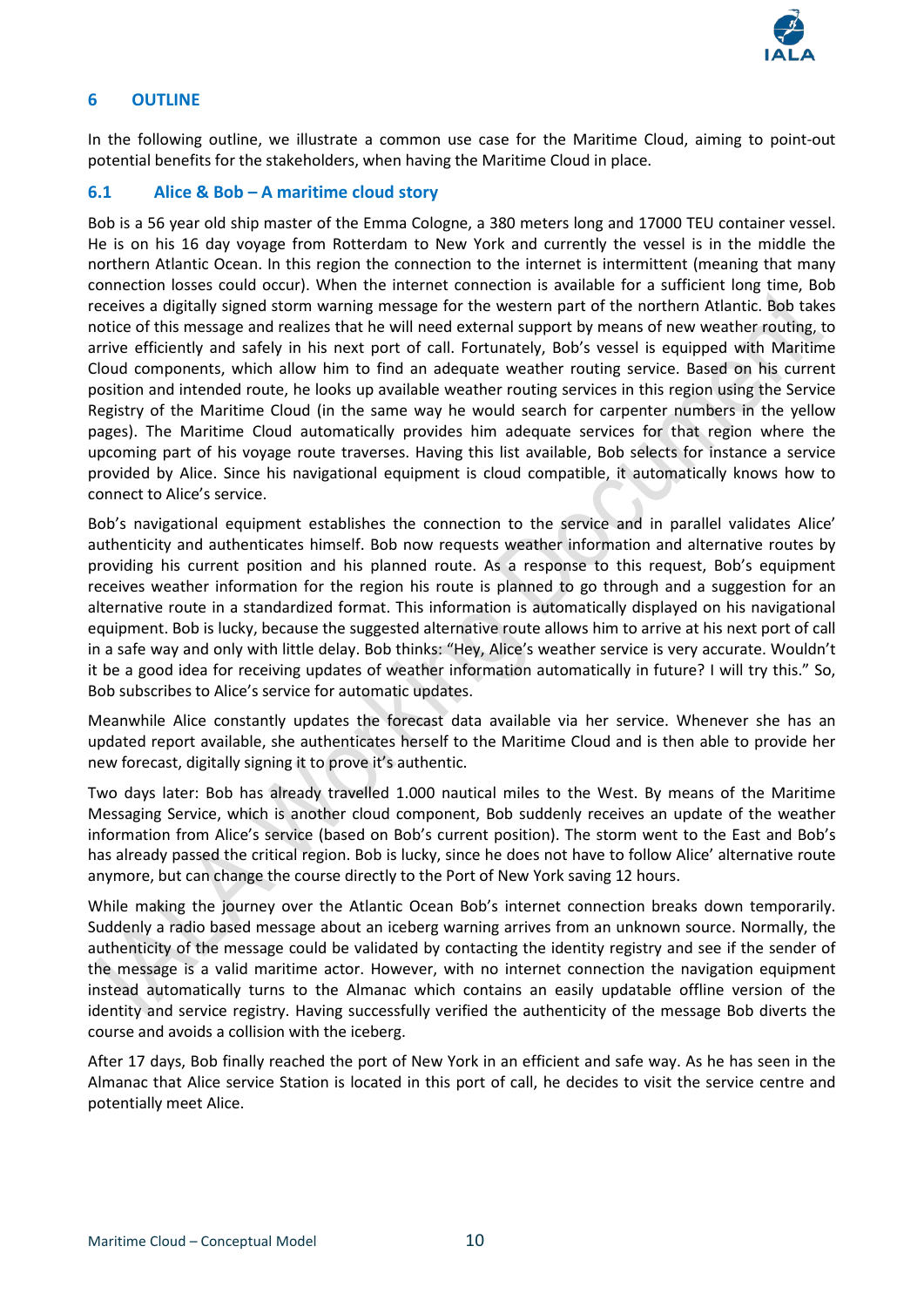

#### **7 MANAGEMENT SUMMARY**

#### **The Maritime Cloud is a collection of infrastructure services, standards and governance facilitating secure information exchange in the maritime domain.**



Services can be easily registered, discovered and used.

Identities can be verified and used to digitally sign communication.

Messages can be exchanged between components connected to the cloud, these can be either clients operated by humans or services.

Geographic and organizational contexts (e.g., a vessel's location) are used as key parameters for service discovery, identity verification and message exchange.

The maritime cloud offers a so-called Service Registry. You can imagine this component as an automated switchboard.

Components connected to the cloud call the "operator"/service registry asking for a route to a service.

Depending on the request (Name, Type, Location …) the end user is provided with possible dialogue partners and can then choose to whom to speak.



Nowadays, daily processes include a lot of paper work. Documents need to be signed to prove authenticity. The

Maritime Cloud offers means to digitally assure the identity of the communicating partners.

Every message can be certified using state-of-the art technologies.

The maritime cloud does not include data storage or application hosting. This remains the responsibility of service providers and organizations.

Focusing on improving communication and digital interactions based on open standards, while reusing existing components and infrastructure within the current organizations enables a smooth transition.





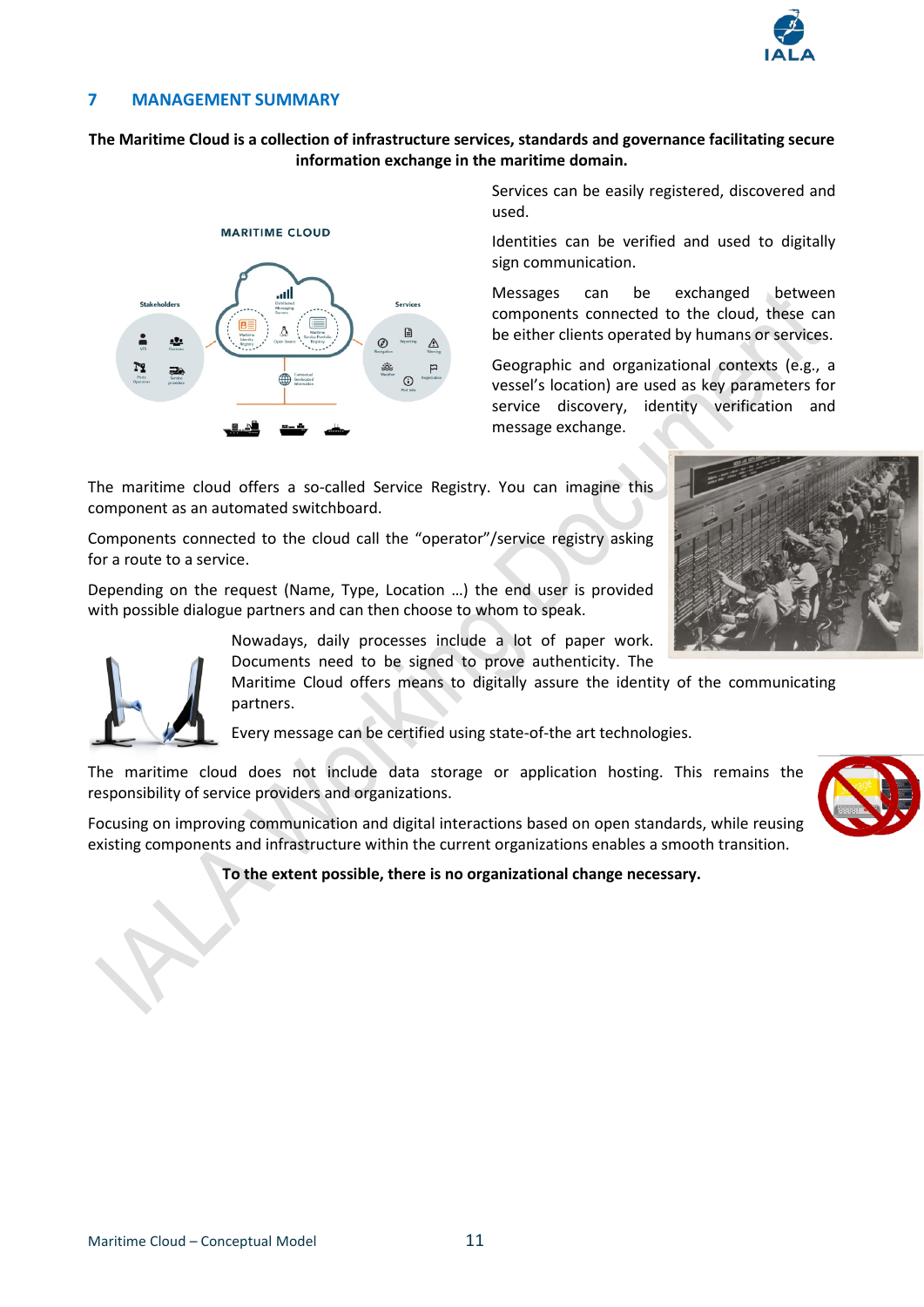

#### **8 CORE COMPONENTS OF THE MARITIME CLOUD**

#### **8.1 Service Registry / Service Management**

#### **Enabling services providers to deliver their services to customers with increased security and productivity while decreasing the cost and effort.**

Services themselves and the service based economy are a central part of the vision of the Maritime Cloud. In the context of service-oriented architecture, a service usually refers to a set of related software functionalities that can be reused for different purposes, together with policies that governs and controls its usage. The Maritime Cloud comprises a much broader scope that also includes services that do not solely rely on machine to machine communication such as services delivered over telephone calls (voice or fax), email, websites, Navtex and other "primitive" solutions.

The service registry is a central part of that vision. A registry contains service specifications according to an envisioned Service Specification Standard and provisioned service instances implemented according to these service specifications. The service registry aims at improving the visibility and accessibility of available maritime information and services. This enables service providers, consumers, and regulatory authorities to share a common view on service standards and provisioned services. The service registry does not provide actual maritime information but a specification of various services, the information they carry, and the technical means to obtain it. The service registry also provides the mechanisms to manage the life cycle of service specifications and service instances.

As depicted below, the service registry enables the "provider" to "publish" information related to its service instances so that the "consumer" is able to "discover" them and obtain everything (e.g. interface information) required to ultimately use these services.



#### *Service Management Concept*

The service registry is intended to facilitate or implement the Maritime Service Portfolio (MSP) concept by providing a repository for the specification of operational and technical services and provisioned service instances. The service registry is intended to comprise all maritime services, not only digital services, thereby making it a single reference point for provisioning and discovery.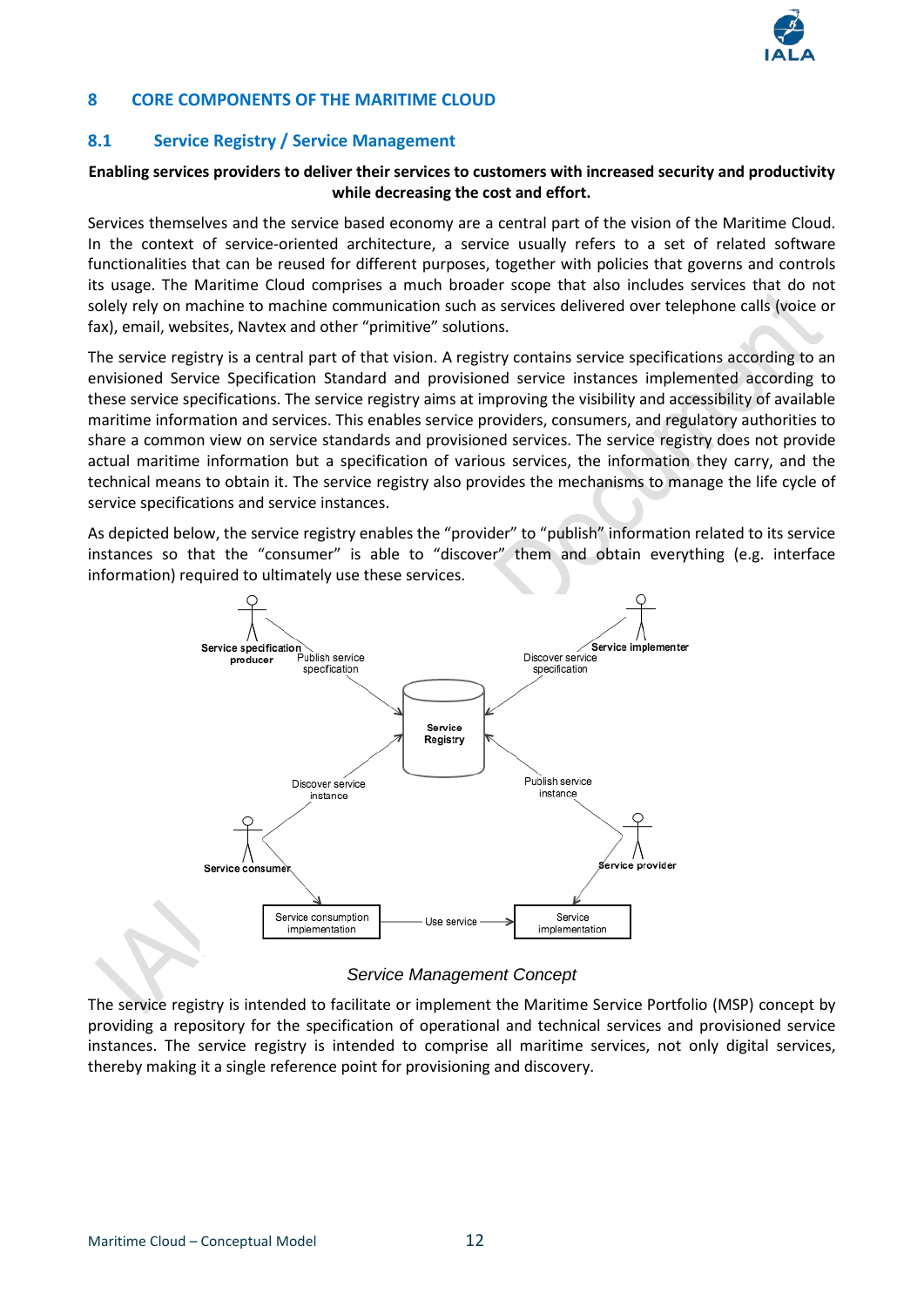

#### The users of the service registry are primarily thought to fall within one of the following categories.

| Role                                                     | <b>Description</b>                                                                                                                                                                                                                                                     |
|----------------------------------------------------------|------------------------------------------------------------------------------------------------------------------------------------------------------------------------------------------------------------------------------------------------------------------------|
| <b>Service</b><br><b>Consumers</b>                       | Consumer uses service instances provided by service providers.<br>All users within the maritime domain can be service customers, e.g., ships and their crew,<br>authorities, VTS stations, organizations (e.g., meteorological), commercial service<br>providers, etc. |
| <b>Service Providers</b>                                 | Provides instances of services according to a service specification.<br>All users within the maritime domain can be service providers, e.g., authorities, VTS<br>stations, organizations (e.g., meteorological), commercial service providers, etc.                    |
| <b>Service</b><br>Provisioning<br>administrators         | Administrators handling the life-cycle of service instances.<br>The provider of a service instance will be the owner and administrator of each instance of<br>service.                                                                                                 |
| <b>Service</b><br>Specification<br><b>Administrators</b> | Administrators handling the life-cycle of service specifications e.g. adoption, retirement,<br>etc.<br>The issuer of a service specification will be the owner and administrator of each<br>specification.                                                             |
| <b>Service</b><br><b>Specification</b><br>Implementers   | Implementers of services from the service provider side and/or the service consumer side.<br>Everybody can be a service implementer but mainly this will be commercial companies<br>implementing solutions for shore and ship.                                         |
| <b>Service</b><br>Specification<br><b>Producers</b>      | Producers of service specifications in accordance with the Service Specification Standard.                                                                                                                                                                             |

#### **8.2 Identity Management and Security**

Please refer to informational paper on Identity Management and Cyber Security (also submitted to eNav 19).

#### **8.3 Almanac**

#### **The Almanac is an offline version of parts of the Identity and Service Registry, acting as a 'white/yellow pages phone book'.**

The data stored in the Almanac can be updated, whenever a (suitably low cost or flat rate) data connection is available. By using the Almanac, it is possible to automatically look-up e.g., the MMSI number for a DSC call, VHF working channel or e-mail address, phone numbers or other contact information of a VTS center, Port, the nearest MRCC or another ship you may wish to contact. An on-board system or person might also look-up which providers of a specific information service are available along a planned voyage.



*Interactions with the Maritime Cloud Almanac Component*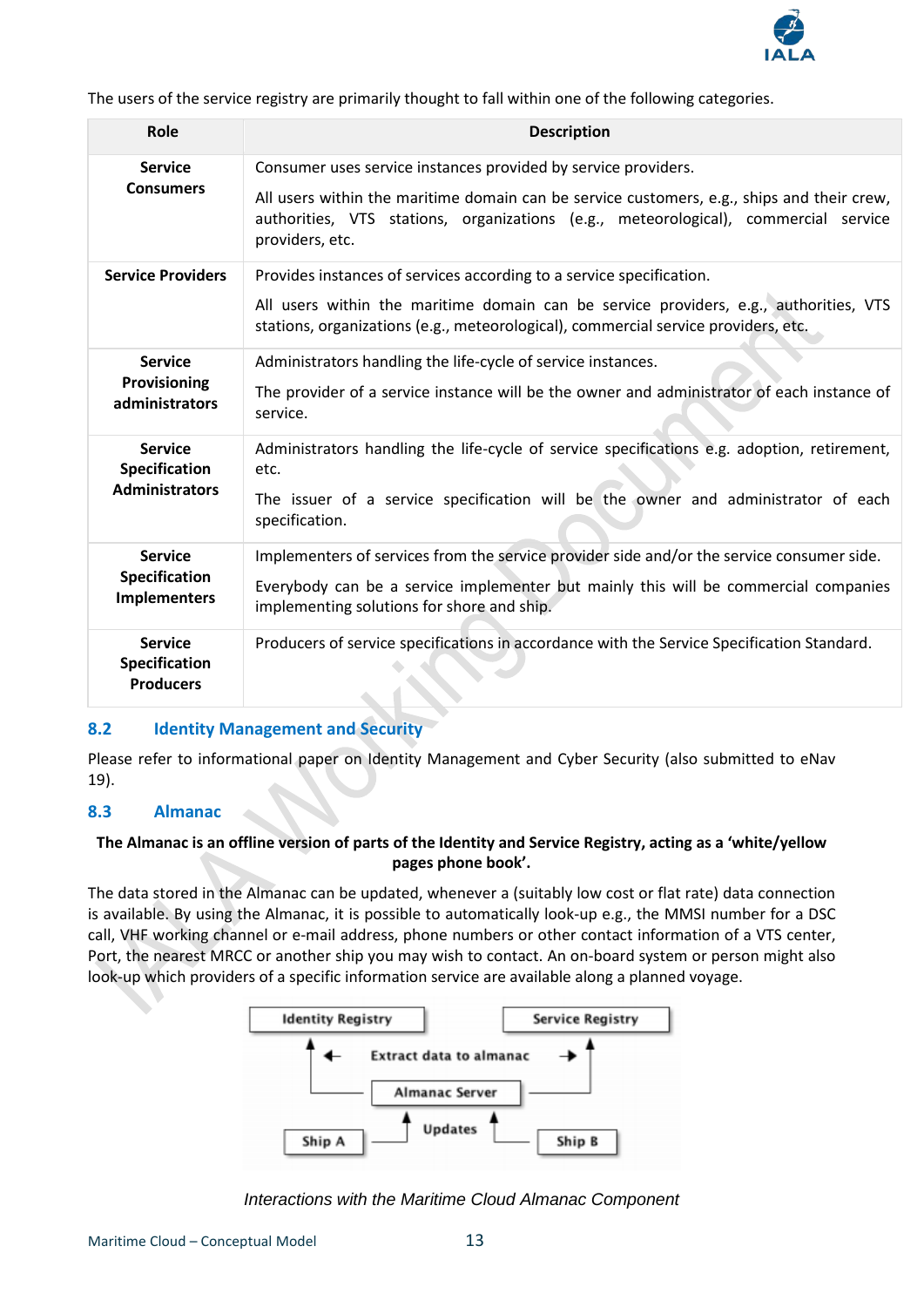

The basic architecture would be a single logical Almanac server that gathers updates from the service and identity registry. Each ship can then query the Almanac server for updates whenever a suitable connection is available. The Almanac server will typically be accessed through the Maritime Cloud Client Component that is part of the reference implementation of the Maritime Cloud. This client also takes care of storing updates and provides an interface for querying the data stored in the Almanac. Equipment manufactures would not need to implement any details of the protocol as all access to the actual data would flow through high level interfaces exposed by the almanac client.

#### **8.4 Maritime Messaging Service**

#### **The Maritime Messaging Service (MMS) is a proposed Messaging Service intended to offer transparent seamless information transfer across different communication links in a carrier agnostic and geolocation context sensitive manner.**

The MMS primarily addresses ship-shore connectivity and will be based on internet connectivity, yet any number of alternative communication services may be connected to and utilized by the Maritime Messaging Service via dedicated gateways. This way, a message sent by one specific ship using INMARSAT access to the MMS, may be received via a VSAT terminal on another ship, an HF data connection on yet another ship, or a VTS operator on a DSL landline internet connection.

Each communication service will impose technology and situation specific limitations in terms of restrictions to capabilities, bandwidth availability, size of transferrable data packages, latencies, etc. – but basic transfer of text or structured data (e.g., XML) will be possible.

Thus, when a maritime actor wishes to transfer information to another maritime actor or in need of multicasting information to a group of actors, the MMS can ensure delivery across whichever communication link is currently active at each relevant actor. Actors in a multicast group thus do not need to be within range of a single communication link, and actors inside a geographic multicast may be addressable by an information provider, although the identity and exact position of the actors are unknown to the provider of information. In case a ship temporarily has no active communication link, the MMS will function as a prioritized store-and-forward queue of messages where the validity period can be defined for the messages sent.

Through mechanisms of protocol level acknowledgements, the delivery of information via the MMS can be quality assured.

The MMS mechanism requires each actor to maintain a persistent connection or regularly establish a connection to the MMS, maintaining knowledge of which data links are open towards each mobile actor. At each connect, or regularly, mobile actors provide a position update at protocol level to the MMS, enabling a geographical awareness of the position of each actor at the MMS. The geographical awareness may be strengthened through the supplement of (satellite) AIS, providing high resolution but requiring no additional communication. The geographic awareness enables 'Geocasting' – i.e. actors may logically 'broadcast to' or 'listen to' an area around their own position, regardless of which communication link is used for broadcasting or listening in to the broadcast. Shore entities (or military or law enforcement units) may 'listen' to geocasts of an area of interest without specifying their position, and ships may listen to its current geographic context, without exposing its own position to anyone else than the MMS, ensuring the privacy of own position information.

Priority information such as safety-related information may be priority queued for delivery according to priority, ensuring that messages with higher priority are handled before routine traffic.

#### **8.5 Maritime Cloud Client Component**

#### **The services of the Maritime Cloud will be provided to ship- and shore-side applications by a Maritime Cloud client component.**

This component allows for keeping the Maritime Cloud services abstracted from the physical components and encapsulates the complexities of communication roaming. The Maritime Cloud client will function as a local information hub, connected to relevant sensors, navigation displays and communication equipment through relevant firewall arrangements.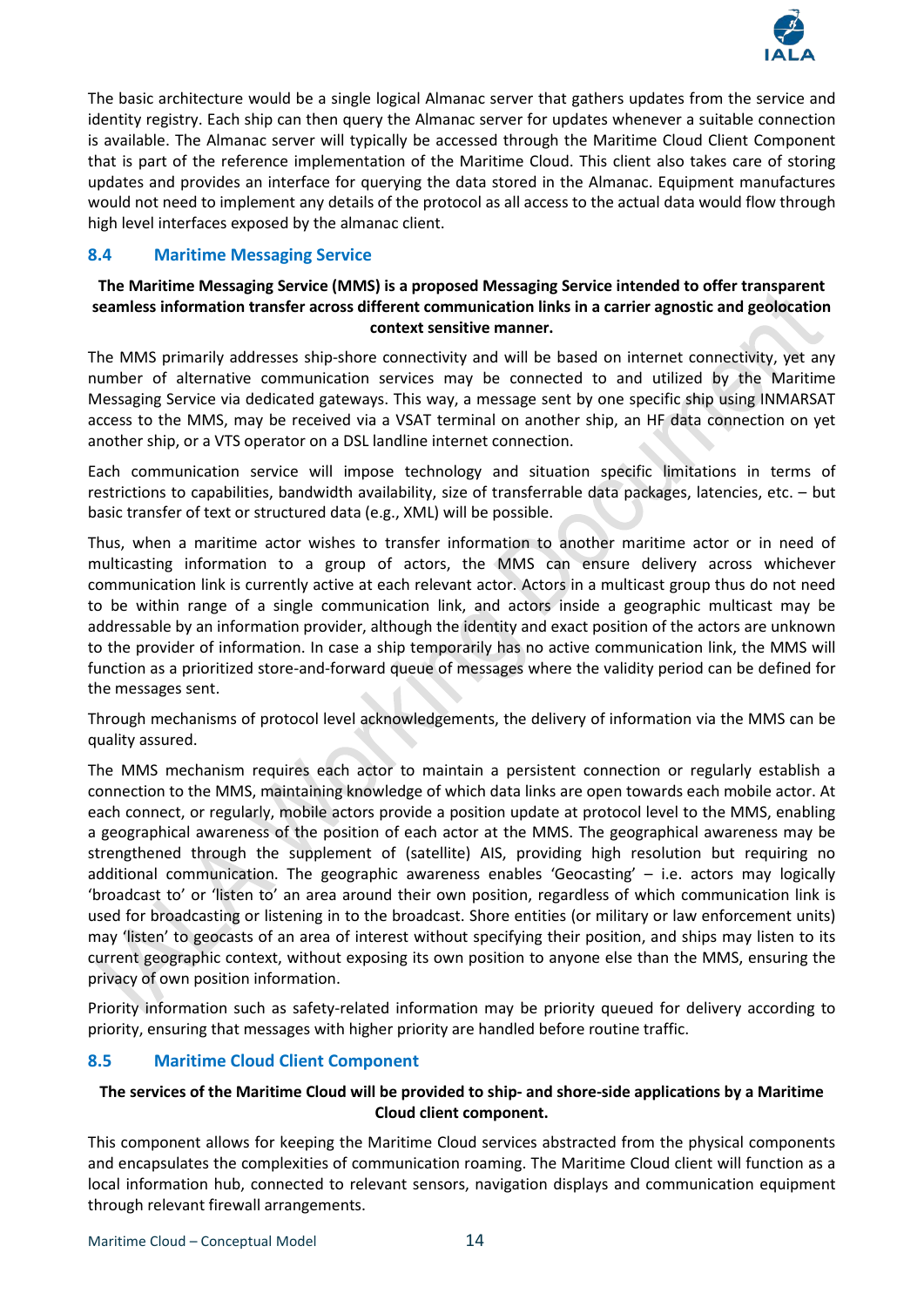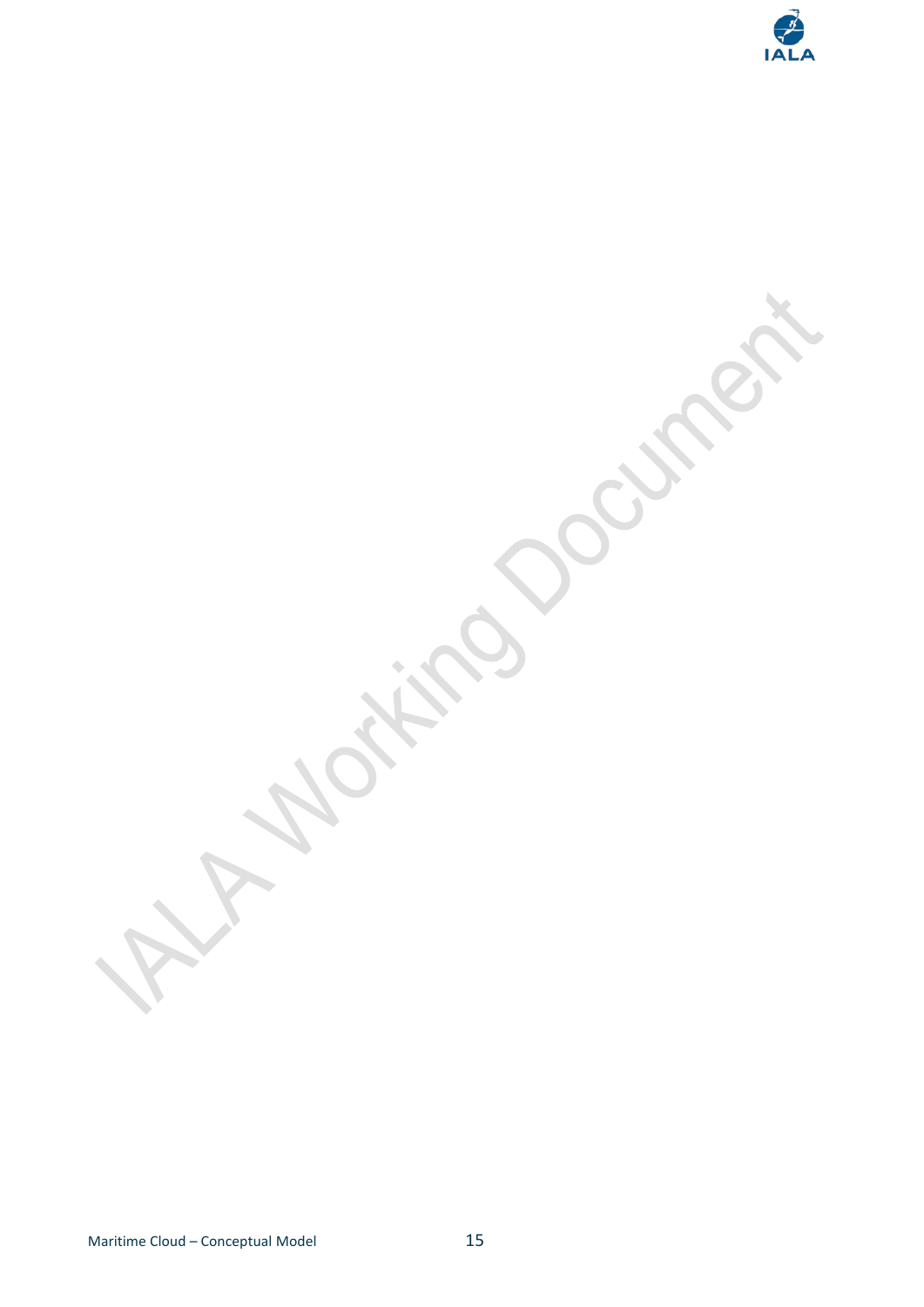

The component's API will provide services for

- Secure authentication, signing and encryption support through online use of the Maritime Identity Registry or offline use provided by the Almanac.
- Service discovery through online use of the Maritime Service Registry or offline use provided by the Almanac.
- Service provision of dynamic services, e.g. a vessel providing its own position and navigational data to a trusted party.
- Communication via the MMS through generic communication functions, providing seamless roaming via available communication systems based on a user defined rule set.

#### **8.6 Data Flows**

#### **Data can be exchanged directly or using the Maritime Messaging Service.**

Note: Data to be exchanged via the Maritime Cloud shall comply with defined and agreed data modelling frameworks (e.g., IHO S-100 for e-navigation MSP's).

Components connected to the Maritime Cloud can use two possible ways to communicate with each other.

Both data flows are described using the same Actors, Maritime Cloud Core Services and initial steps. On the actor side there are:

A Weather Forecaster Alice – the Service Provider

A Bridge Officer Bob – the Service Consumer

Participating system components are:

Server– providing a Weather Forecast

Client – providing the capability to display the Weather Forecast data

Identity Registry – Maritime Cloud Core Service

Service Registry – Maritime Cloud Core Service

The initial steps are always the same, and described in more detail in other sections of this document.

- 1 Bridge Officer Bob requests a weather forecast via his client
- 2 Client automatically connects to the Service Registry and asks for a suitable weather forecast service
- 3 Service Registry may, as any other service, utilize Identity Registry to authenticate the Client's request, where needs for access control apply
- 4 Service Registry provides a list of available Services (and instructions how to connect to them) to the **Client**
- 5 Bridge Officer Bob decides to work with the Weather Forecast Service operated by Alice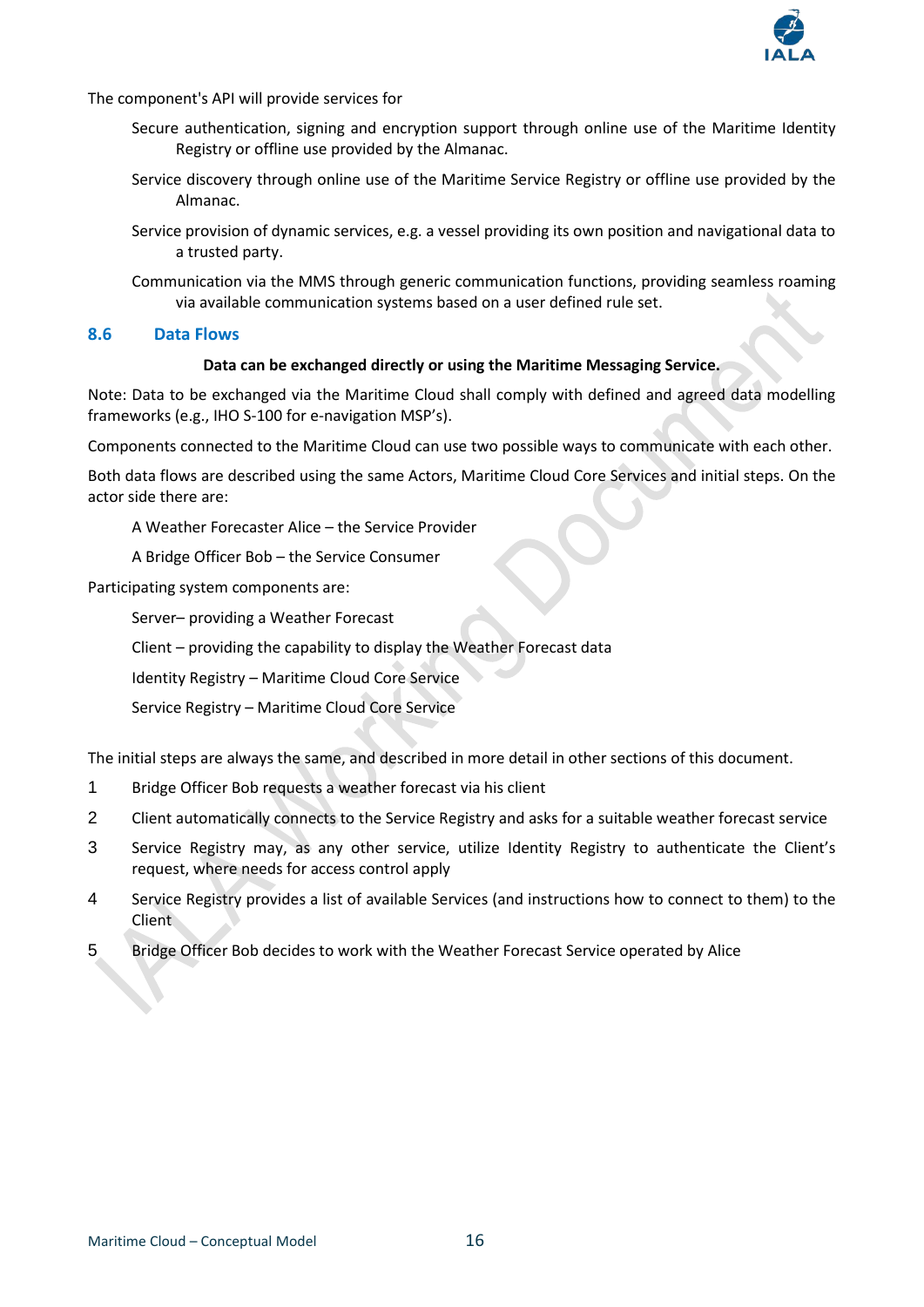

Then, the "switchboard" steps required before being able to use the Maritime Cloud, are completed.

Now, there are two options possible for further data exchange, dependent on a service design choice made by Alice's organization earlier.

(For the sake of simplicity the interactions with the Maritime Cloud Core Services are not described in full detail.)

#### **Point To Point Communication**

## **Maritime Messaging Service**

Alice decided to make her Alice decided to utilize the service available directly, and data transport capabilities of thus the Maritime Cloud is not involved anymore in the Maritime Messaging Service communication between the server and the client.

- 6. Bob's client connects directly to Alice's server, e.g., using standard web technologies,
- 7. Alice's server verifies Bob's identity using the Identity Registry,
- 8. Bob can work with Alice's weather forecast.



Maritime Cloud, the (MMS).

- 6. Bob's client connects to a MMS Server, and sends a request for a weather forecast provided by Alice's server,
- 7. The MMS Server verifies Bob's identity using the Identity Registry,
- 8. The MMS Server forwards the request Bob's request to Alice's server
- 9. Alice's Server provides a response (the weather forecast) to the MMS Server,
- 10. The MMS Server verifies Alice's identity using the Identity Registry,
- 11. Bob's client picks up the weather forecast from the MMS Server.



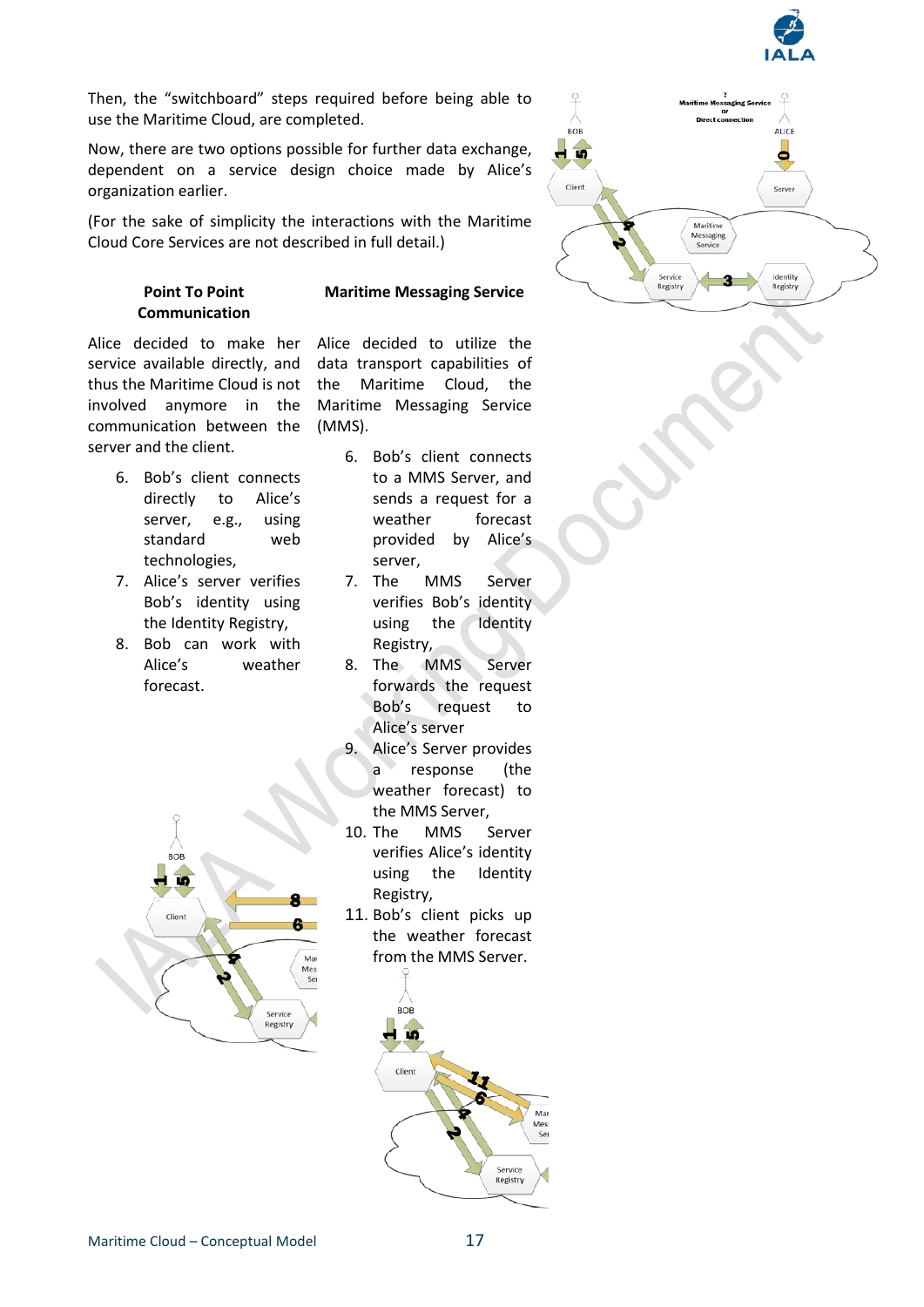